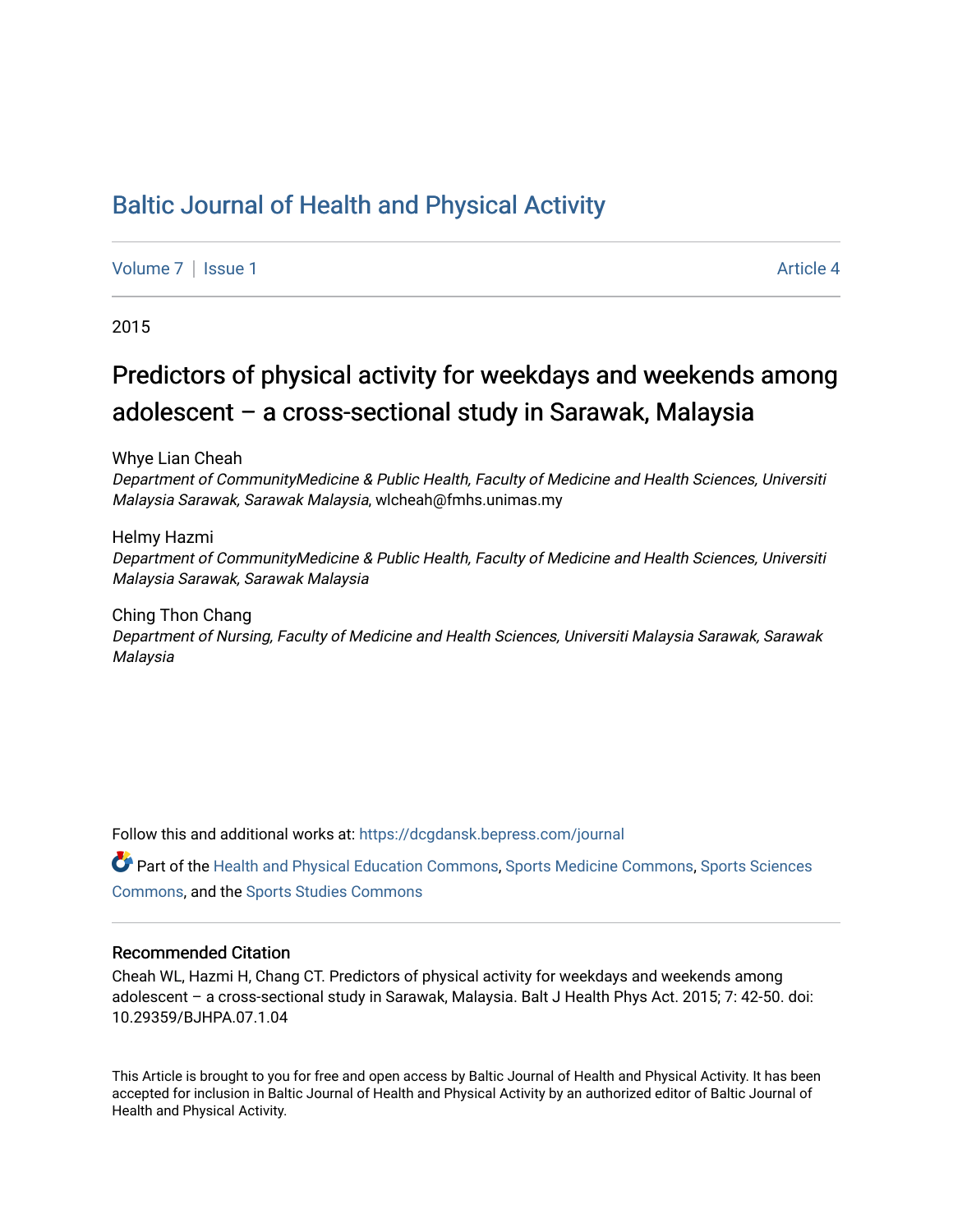# **Predictors of physical activity for weekdays and weekends among adolescent – a cross-sectional study in Sarawak, Malaysia**

**Whye Lian Cheah 1 ABCDEF, Helmy Hazmi 1 ABCDE, Ching Thon Chang 2 ABCDE**

Faculty of Medicine and Health Sciences, Universiti Malaysia Sarawak, Sarawak, Malaysia

- <sup>1</sup> Department of CommunityMedicine & Public Health
- 2 Department of Nursing

| <b>G</b> Funds Collection    |                                                                                                                                                                                                                                                                                                                                                                                                                                                                                                                                                                                                                                                                                                                                                                                                       |  |  |  |  |
|------------------------------|-------------------------------------------------------------------------------------------------------------------------------------------------------------------------------------------------------------------------------------------------------------------------------------------------------------------------------------------------------------------------------------------------------------------------------------------------------------------------------------------------------------------------------------------------------------------------------------------------------------------------------------------------------------------------------------------------------------------------------------------------------------------------------------------------------|--|--|--|--|
| abstract                     |                                                                                                                                                                                                                                                                                                                                                                                                                                                                                                                                                                                                                                                                                                                                                                                                       |  |  |  |  |
| <b>Background</b>            | This study aimed to describe the patterns of physical activities both at weekends and on<br>weekdays and to identify their associated factors.                                                                                                                                                                                                                                                                                                                                                                                                                                                                                                                                                                                                                                                        |  |  |  |  |
| <b>Material/Methods</b>      | This was a cross-sectional study conducted among secondary school students aged 13-15<br>years old in Kuching Division, Sarawak, Malaysia. A self-administered questionnaire was<br>used to collect socio-demographic information and to measure perceived barriers, self-<br>-efficacies and social influences. Anthropometric measurements were taken and used to<br>determine BMI-for-age, while pedometers were used to assess the physical activity levels.<br>Data were analyzed using SPSS.                                                                                                                                                                                                                                                                                                    |  |  |  |  |
| <b>Results</b>               | A total of 474 students from six secondary schools participated. About 16% of the re-<br>spondents were overweight and obese, majority of them males. The mean BMI was 21.21<br>±12.93, higher among males. The mean steps per day were 6251.37±3085.31, with week-<br>ends recorded a higher number of steps. The number of steps among males was higher<br>than among females. On weekdays, self-motivation scores significantly predicted the par-<br>ticipants' number of steps/physical activity rate (b = 521.43, 95% CI -72.78 to 1050.19).<br>At weekends, lack of interest and knowledge scores (b = -427.82, 95% CI -837.72 to 17.92)<br>and making choices scores ( $b = 737.41$ , 95% CI -197.94 to 1276.88) were significant to<br>predict the number of steps/physical activity levels. |  |  |  |  |
| <b>Conclusions</b>           | These findings indicated the importance of investigating predictors of physical activity<br>for weekdays and weekends. Thus, efforts should focus on how to motivate adolescents<br>to be more physically active targeting the identified predictors for weekdays and week<br>ends.                                                                                                                                                                                                                                                                                                                                                                                                                                                                                                                   |  |  |  |  |
| <b>Key words</b>             | determinants, physical behavior, youth.                                                                                                                                                                                                                                                                                                                                                                                                                                                                                                                                                                                                                                                                                                                                                               |  |  |  |  |
| article details              |                                                                                                                                                                                                                                                                                                                                                                                                                                                                                                                                                                                                                                                                                                                                                                                                       |  |  |  |  |
| <b>Article statistics</b>    | Word count: 2850; Tables: 3; Figures: 0; References: 19                                                                                                                                                                                                                                                                                                                                                                                                                                                                                                                                                                                                                                                                                                                                               |  |  |  |  |
|                              | Received: July 2014; Accepted: February 2015; Published: March 2015                                                                                                                                                                                                                                                                                                                                                                                                                                                                                                                                                                                                                                                                                                                                   |  |  |  |  |
| <b>Full-text PDF:</b>        | http://www.balticsportscience.com                                                                                                                                                                                                                                                                                                                                                                                                                                                                                                                                                                                                                                                                                                                                                                     |  |  |  |  |
| Copyright                    | © Gdansk University of Physical Education and Sport, Poland                                                                                                                                                                                                                                                                                                                                                                                                                                                                                                                                                                                                                                                                                                                                           |  |  |  |  |
| Indexation:                  | Celdes, CNKI Scholar (China National Knowledge Infrastructure), CNPIEC, De Gruyter - IBR (International<br>Bibliography of Reviews of Scholarly Literature in the Humanities and Social Sciences), De Gruyter - IBZ<br>(International Bibliography of Periodical Literature in the Humanities and Social Sciences), DOAJ, EBSCO - Central<br>& Eastern European Academic Source, EBSCO - SPORTDiscus, EBSCO Discovery Service, Google Scholar, Index<br>Copernicus, J-Gate, Naviga (Softweco, Primo Central (ExLibris), ProQuest - Family Health, ProQuest - Health &<br>Medical Complete, ProQuest - Illustrata: Health Sciences, ProQuest - Nursing & Allied Health Source, Summon<br>(Serials Solutions/ProQuest, TDOne (TDNet), Ulrich's Periodicals Directory/ulrichsweb, WorldCat (OCLC)        |  |  |  |  |
| <b>Funding:</b>              | No external funding was received.                                                                                                                                                                                                                                                                                                                                                                                                                                                                                                                                                                                                                                                                                                                                                                     |  |  |  |  |
| <b>Competing interests:</b>  | Author has declared that no competing interest exists.                                                                                                                                                                                                                                                                                                                                                                                                                                                                                                                                                                                                                                                                                                                                                |  |  |  |  |
| <b>Corresponding author:</b> | Dr. Whye Lian Cheah, PhD, Dep. of Community Medicine and Public Health, Faculty of Medicine and Health<br>Sciences Universiti Malaysia Sarawak 94300 Kota Samarahan Sarawak Malaysia Tel + +6082 585525 F-mail ·                                                                                                                                                                                                                                                                                                                                                                                                                                                                                                                                                                                      |  |  |  |  |

Sciences, Universiti Malaysia Sarawak, 94300 Kota Samarahan, Sarawak, Malaysia. Tel : +6082 585525. E-mail : wlcheah@fmhs.unimas.my.  **Open Access License:** This is an open access article distributed under the terms of the Creative Commons Attribution-Non-commercial

**Authors' Contribution:**

- **C** Statistical Analysis
- **D** Data Interpretation
- **E** Manuscript Preparation
- **F** Literature Search
-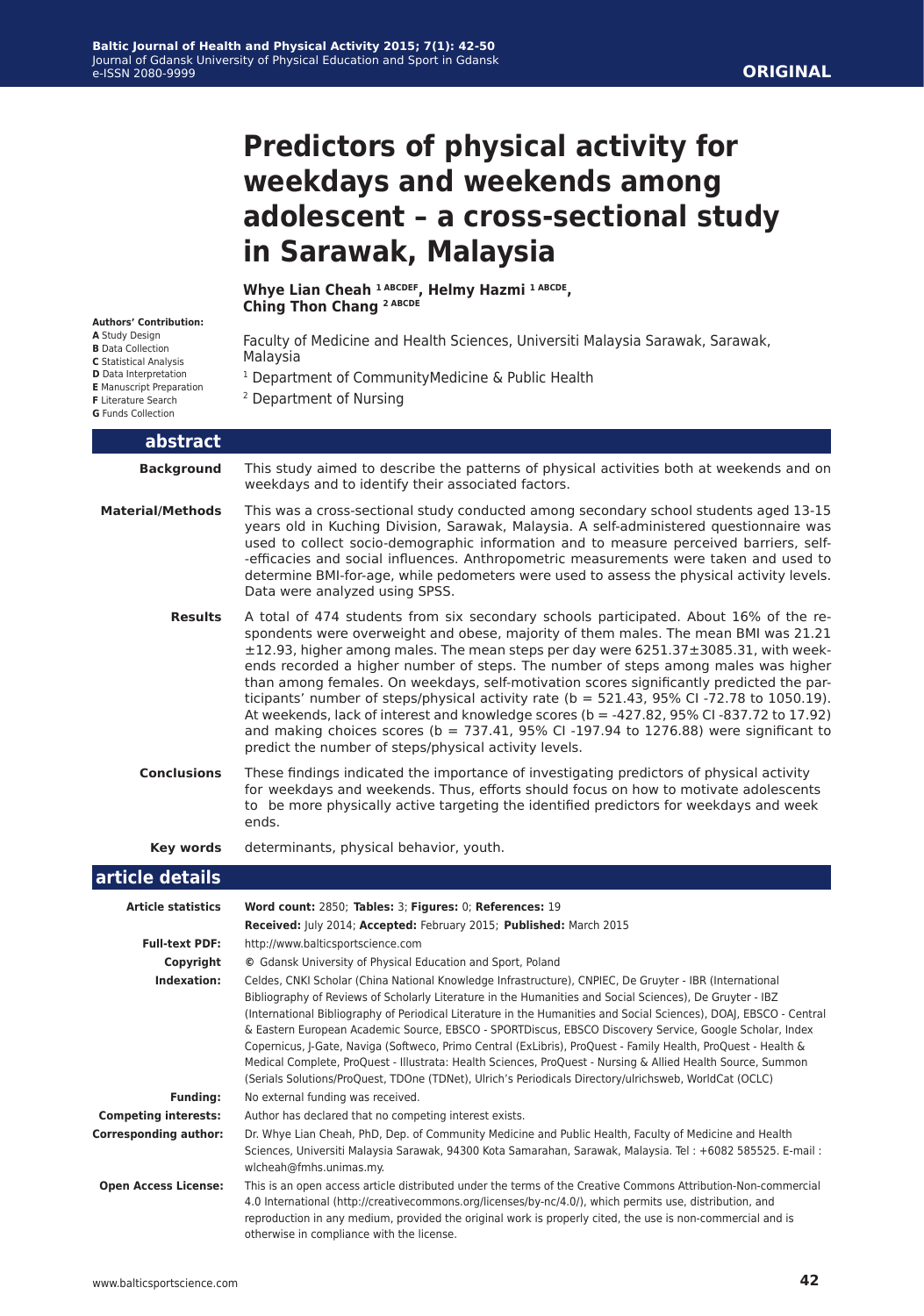### **introduction**

The prevalence of obesity has increased rapidly among younger age groups in recent years, partly as a result of rapid socioeconomic development and urbanization. Longitudinal studies showed that as children progress through adolescence, their level of physical activity declines and sedentary behavior increases [1]. Children who are inactive may become inactive in their adulthood, resulting in a higher risk of lifestyle related health diseases such as obesity, diabetes mellitus, and hypertension. Although promoting physical activity among children and adolescents have been prioritized in many intervention programs, only few have shown to be effective [2].

In order to produce an effective promotion strategy, knowledge on potentially modifiable factors influencing physical activity is crucial [3]. Nevertheless, to identify the predictors for physical inactivity is a challenge as it is a multi-factor by nature. Furthermore, the use of different physical activity outcomes and predicting variables has made the interpretation inconsistent [4]. Pattern of physical activity in adolescents using a pedometer is preferred than the self-report method as it is more accurate and can reduce respondent bias.

There has been some work done to explore the association between psychosocial correlates of physical activity – perceived barriers, self-efficacy, social influence and beliefs for physical activity outcome. Previous studies on adolescents showed there was an inverse association between perceived barriers and physical activity level [5]. Self-efficacy, social influence were identified as consistent predictors of change in overall physical activity among children and adolescents [6]. Children and adolescents who have less perceived barriers, higher self-efficacy, better social influence and higher beliefs for physical activity outcome are more likely to be physically active.

Studies have showed that different physical activity pattern was observed between weekdays and weekend days among children, and different factors were found to be associated with these two different times of a week [7]. To date, majority of the studies in adolescents use average values over all days of measurement. The identification of predictors could not reflect the actual pattern of physical activity with different times of a week. Therefore, the purpose of this study was to determine the predicting factors which contributed to the physical activity level between weekend days and weekdays among adolescents in Kuching, Sarawak, Malaysia. With this study, a more focus and suitable physical activity promotion intervention could be developed to target the needs of the adolescents.

## **material and methods**

This was a cross-sectional study carried out in secondary schools in Kuching Division. Kuching Division is one of the 11 administrative divisions in Sarawak, Malaysia, on the island of Borneo. It is the center of modern Sarawak with three administrative districts: Kuching, Bau and Lundu. Based on year 2010 census, Kuching Division has a population of 705,546 that consists of Chinese, Malays and indigenous groups such as Iban, Bidayuhs, Melanaus and Orang Ulu, among others. There were 26 secondary schools in Kuching Division.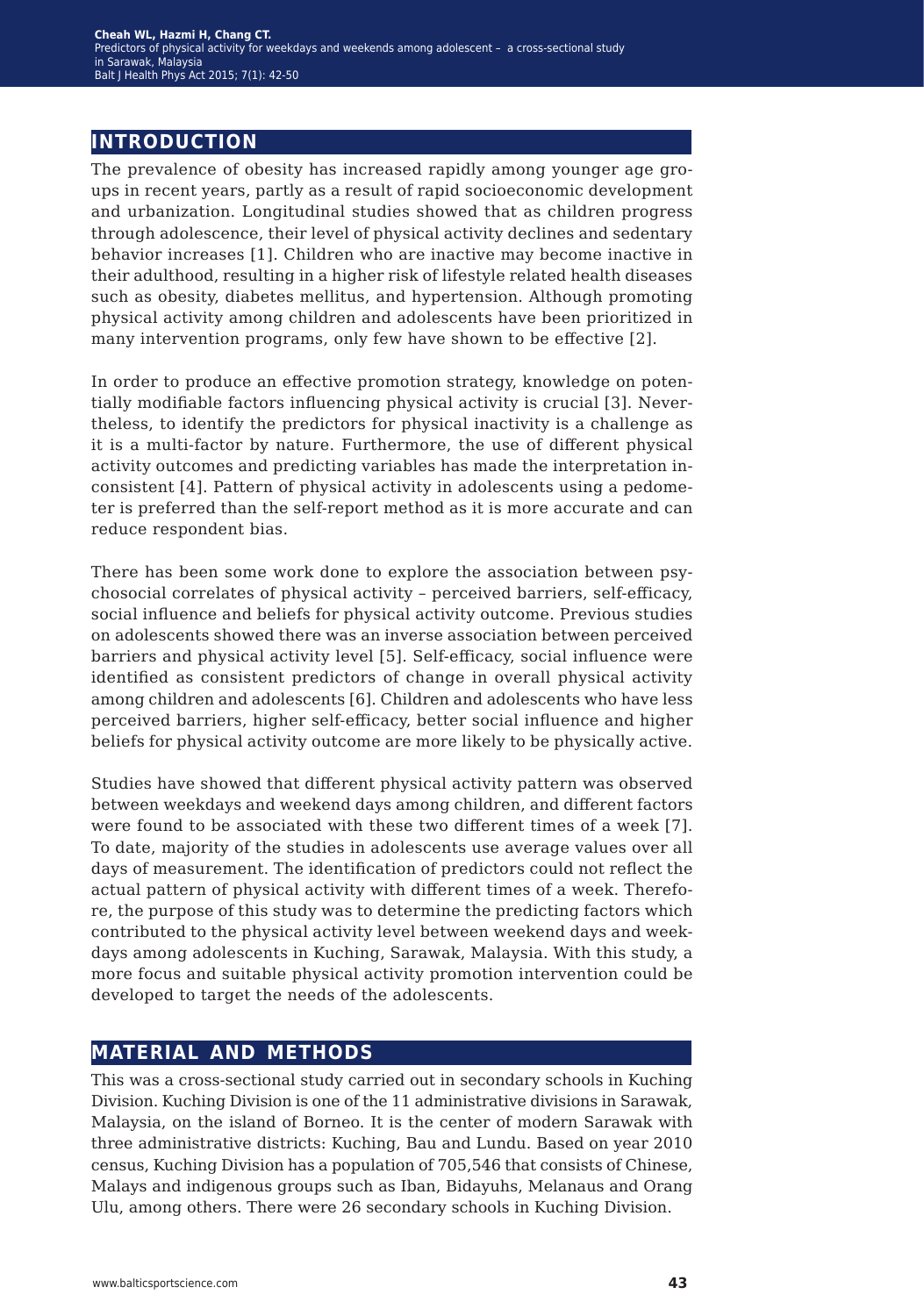A total of seven schools were randomly selected using a cluster sampling method based on geographical areas. From each of the school, one class representing each morning and afternoon session was randomly selected. On average, each of the class has 40-50 students. All students who were intellectually capable, physically fit without illnesses (e.g. asthma, heart condition, etc.) were invited to participate. A total of 474 respondents have given their consent to participate in this study.

Ethical approval for this study was obtained from the University Malaysia Sarawak ethics committee (reference: UNIMAS/TNC(AA)-03.02/06-11 Jld.2 [3]). Prior to the day of data collection, the researchers visited the schools to explain the study and its data collection method, and distributed the informed consent form among the students. Students who obtained their parents' consent were recruited for the study. The recruited participants were gathered in the school hall or a classroom arranged by the teacher in charge on a given date. The participants were briefed on the questionnaire and the usage of the pedometer, which was fitted on the participants at the end of the session. Anthropometric measurements were taken during the same time. The pedometers were collected from the participants one week later. Data collection was carried out between October 2012 to June 2013.

Physical activity was objectively assessed using Yamax Digi-Walker CW-70. The pedometer is one of the most preferred instrumentation because of its affordability and easiness to interpret [8]. A special custom-made rubber belt was given to each participant to fix the pedometer. Participants were asked to wear the pedometer during waking hours for 7 days and to remove them during bathing, showering, swimming or any sports that involved a lot of physical contact with others.

For data processing, a minimum of 2 days of weekday data and 1 day of weekend data was required for inclusion in the analyses respectively. Body weight and height were measured using the SECA portable weighing scale and a stadiometer. For weight taking, the participants were asked to remove their shoes before measurement. Participants were asked to stand upright with the heels and occiput against the stadiometer for height measurement. Weight was taken to the nearest 0.1kg and height to 0.1cm. The body mass index (BMI) was calculated and plotted onto BMI-for-age percentiles charts for different genders and classified into thinness, normal and overweight and obese based on the WHO reference 2007 [9].

The perceived barriers to physical activity were assessed by a 21-item scale [10]. Items were scored on a 5-point scale ranging from "not at all" (1) to "a great deal"(5). Using exploratory factor analysis (principal components with varimax rotation), five factors were obtained: stress, lack of interest and knowledge, low self-esteem, lack of time and lack of support. Internal consistency was adequate ( $\alpha = 0.826$  for stress,  $\alpha = 0.819$  for lack of interest and knowledge,  $\alpha = 0.834$  for low self-esteem,  $\alpha = 0.692$  for lack of time,  $\alpha$  $= 0.730$  for lack of support).

Self efficacy instrument is a 17-item questions adopted from Saunder et al. [11]. It assesses the participants' perceived self-efficacy or confidence in carrying out any physical activity. The scoring is based on a 5-point scale from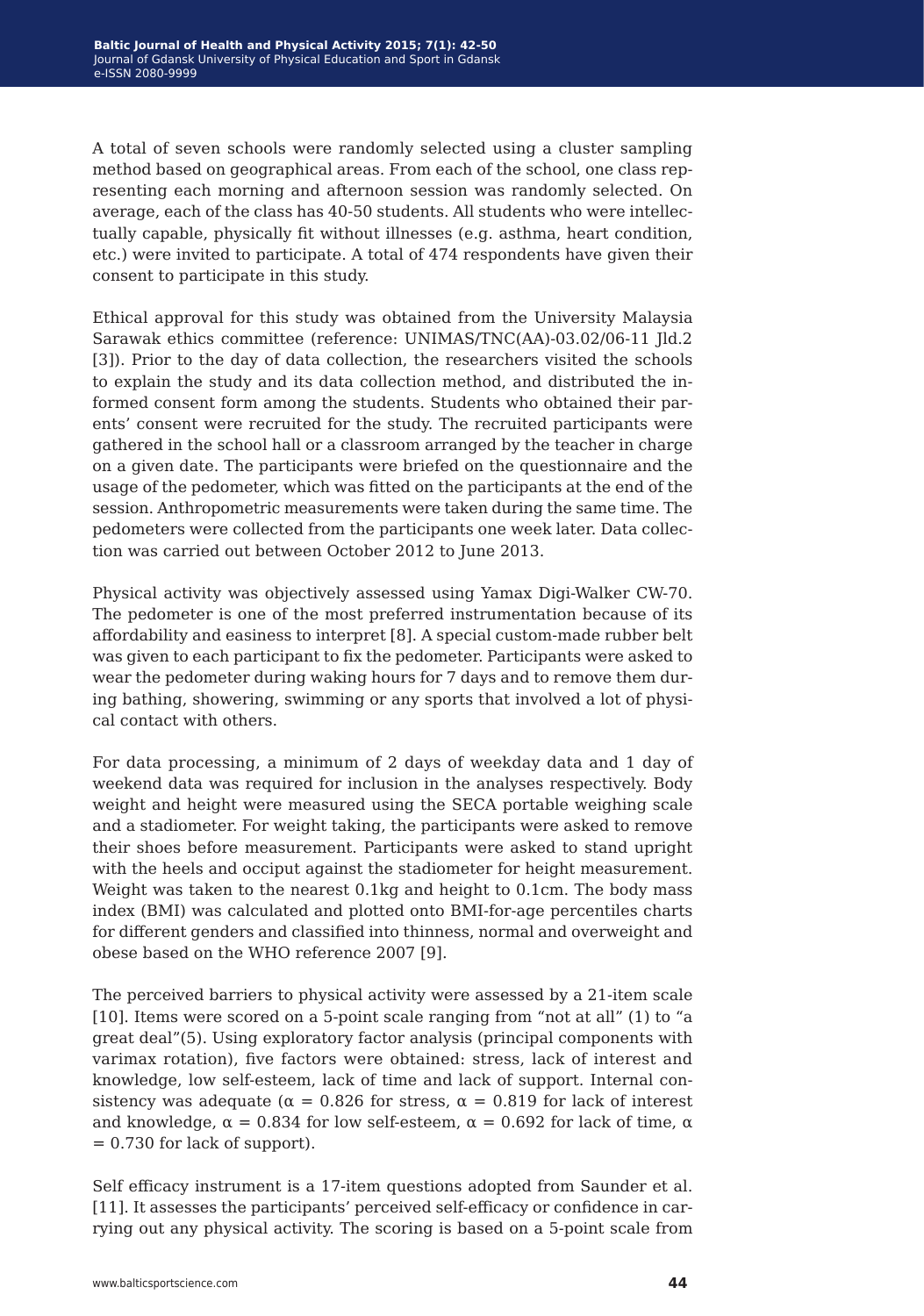"not at all confident"(1) to "extremely confident" (5). Three factors were extracted: self-motivation, making decision, external self-efficacy with α ranging from 0.811 to 0.867 indicated acceptable internal consistency.

Social Influences for Physical Activityis an eight-item questionnaire that measures peer and family influences on a person's physical activity [11]. It uses a 5-point scale from "not at all"(1) to "a great deal" (5). Two factors were extracted: peer influence ( $\alpha = 0.770$ ) and family influence ( $\alpha = 0.772$ ).

Based on a total of 16 items, Beliefs in Physical Activity Outcomes questionnaire is adapted from Saunder et al. [11]. Using a 5-point scale from "strongly disagree" (1) to "strongly agree" (5), this instrument assesses beliefs in physical activity outcome. Higher scores indicate a stronger positive belief in the outcome of physical activity. Internal consistency was acceptable within the range of 0.783 to 0.847.

Data was entered and analyzed using Statistical Package for Social Sciences (SPSS) version 20. The descriptive and inferential statistical output was generated based on a p value of less than 0.05 (2-sided). Associations between potential predictors and physical activity were assessed using multiple linear regression separately for weekday and weekend days. Multiple linear regression was used to assess the linear relationship between possible independent variables with a continuous dependent variable while adjusting for potential confounders. The numerical independent variables were checked for normality after ascertaining the skewness and kurtosis and confirmed by the Kolmogorov Smirnov statistics. The linearity between the independent and dependent variable was confirmed using scatterplots and partial residual scatterplots. Otherwise, a non-linear operation with transformation could be indicated. Multicollinearity was not present after it was checked via the VIF values of not more than 10. All the data were stable and did not contain any influential outliers, as checked using the Cook's distance method.

#### **results**

Based on the total number of respondents, 42.8% were Malay and 61.2% were female. Of these, 16 (3.4%) were found to be obese, and 12.7% were overweight. More males were found to be obese and overweight, and their mean BMI was also higher than females. In terms of physical activity, mean steps for males was higher than females for overall, as well as on weekdays and weekend days. A summary of BMI and physical activity is shown in Table 1.

Table 2 shows the associations between potential predictors and changes in physical activity for weekdays. Under simple linear regression analysis, significant associations were identified with stress, lack of interest and knowledge, a lack of support, self-motivation, making decision, and external self-efficacy. However, only one predictor, self-motivation was found to be significant in the final model of the multiple linear regression (adj *b*: 521.46, 95% CI -72.78 to 1050.19.  $p < 0.001$ ).

For weekend days physical activity, analysis of simple linear regression showed a lack of interest and knowledge, self-motivation, making decisions, peer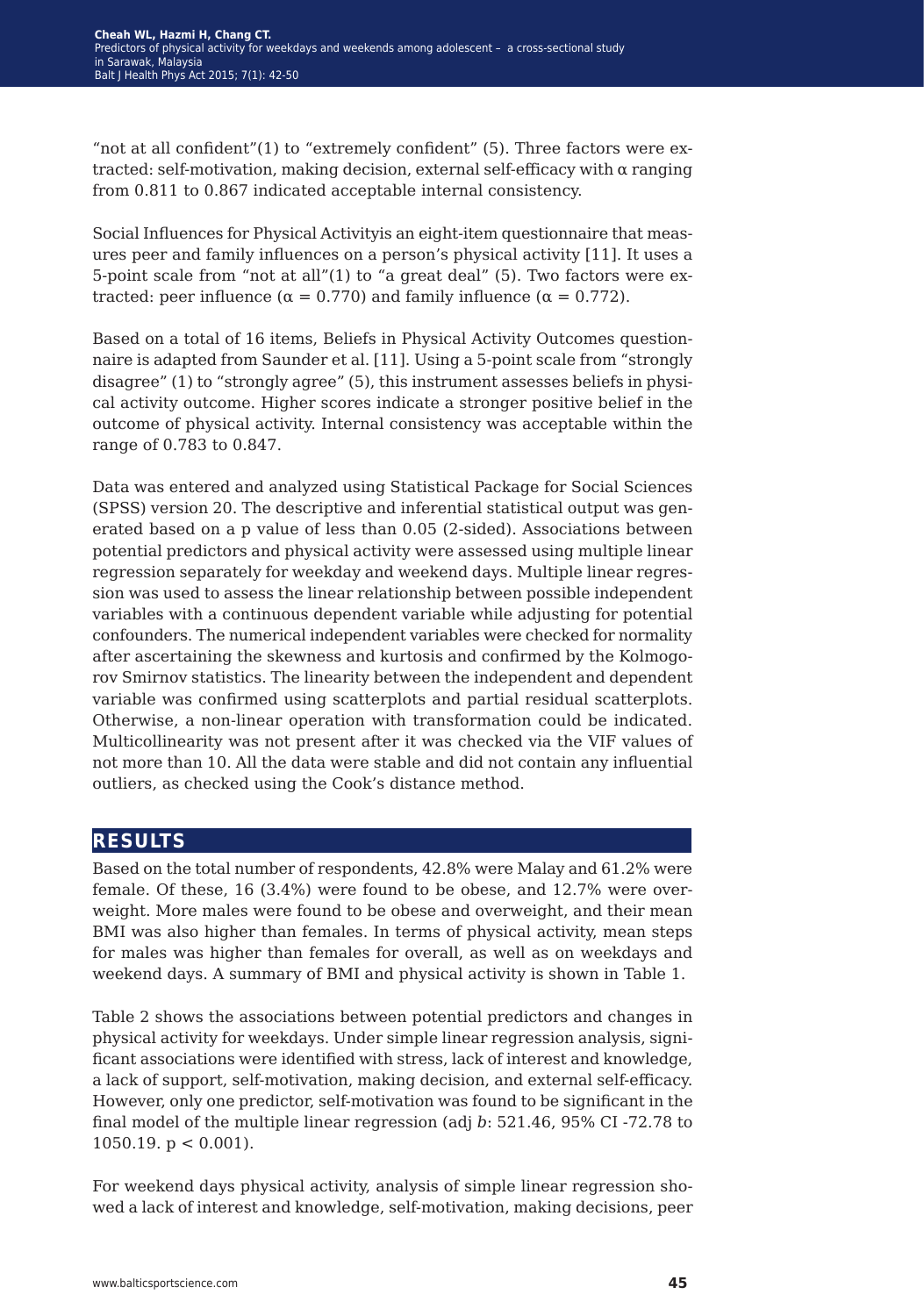support and self-benefit to have a significant association. Based on multivariate analysis, two factors – lack of interest and knowledge (adj *b*: -427.82, 95% CI -837.72 to 17.92), and making decision (adj b:737.71, 95% CI -197.94 to 1276.88) were found to have significant association with weekend days physical activity (see Table 3).

|                                   | Mean $(+SD)/n$ $(\%)$ |                     |                       |  |
|-----------------------------------|-----------------------|---------------------|-----------------------|--|
|                                   | All                   | Male<br>$(n = 184)$ | Female<br>$(n = 290)$ |  |
| Classification of BMI             |                       |                     |                       |  |
| Obese                             | 16 (3.4%)             | 11 (6.0%)           | 5(1.7%)               |  |
| Overweight                        | 60 (12.7%)            | 26 (14.1%)          | 34 (11.7%)            |  |
| Normal                            | 391 (82.5%)           | 144 (78.3%)         | 247 (85.2%)           |  |
| Thinness & below                  | 7 (1.5%)              | $3(1.6\%)$          | $4(1.4\%)$            |  |
| BMI ( $kg/m2$ )                   | $21.21 \pm 12.93$     | $22.27 \pm 20.01$   | $20.53 \pm 4.34$      |  |
| Physical activity                 |                       |                     |                       |  |
| Physical activity level (step±SD) | 6251.37<br>±3085.31   | 7200.54<br>±3396.64 | 6014.29<br>±2427.38   |  |
| Weekends physical activity        | 7369.59<br>±3815.91   | 8119.52<br>±4358.68 | 6893.76<br>±3349.14   |  |
| Weekdays physical activity        | 5579.96<br>±3137.57   | 6281.55<br>±3593.80 | 5134.81<br>±2724.25   |  |

**Table 1.** Participants' Body Mass Index and physical activity (N = 474)

**Table 2.** Factors associated with Weekdays Physical Activity ( $N = 474$ )

| Variables                       | Simple Linear Regression |                         |         | Multiple Linear Regression |                      |              |          |
|---------------------------------|--------------------------|-------------------------|---------|----------------------------|----------------------|--------------|----------|
|                                 | $h^b$                    | 95% CI                  | p value | Adj. $b^c$                 | 95% CI               | t statistics | p value  |
| <b>Stress</b>                   | $-411.00$                | $-806.97$<br>$-15.034$  | 0.042   | $-272.69$                  | $-843.72.$<br>298.33 | $-0.938$     | 0.349    |
| Lack of interest<br>& knowledge | $-439.06$                | $-753.82.$<br>$-124.30$ | 0.006   | $-227.74$                  | $-667.30.$<br>211.81 | $-1.018$     | 0.309    |
| Lack of support                 | $-393.42$                | $-757.40.$<br>$-29.44$  | 0.034   | $-135.17$                  | $-624.54.$<br>354.19 | $-0.543$     | 0.588    |
| Self-motivation                 | 592.42                   | 270.61.<br>914.23       | < 0.001 | 521.46                     | $-72.78.$<br>1050.19 | 1.938        | $-.001*$ |
| Making decision                 | 415.42                   | 73.36.<br>757.48        | 0.017   | $-139.31$                  | $-683.84.$<br>405.22 | $-0.503$     | 0.615    |
| External self-<br>efficacy      | 468.96                   | 138.73.<br>799.18       | 0.005   | 201.29                     | $-255.47.$<br>658.05 | 0.866        | 0.387    |

Abbreviations : 95% CI, 95% Confidence interval a R2 = 0.046. The model fits reasonably well. Model assumptions are met. There is no interaction between independent variables, and multi-collinearity problem.

**b** Crude regression coefficient

c Adjusted regression coefficient.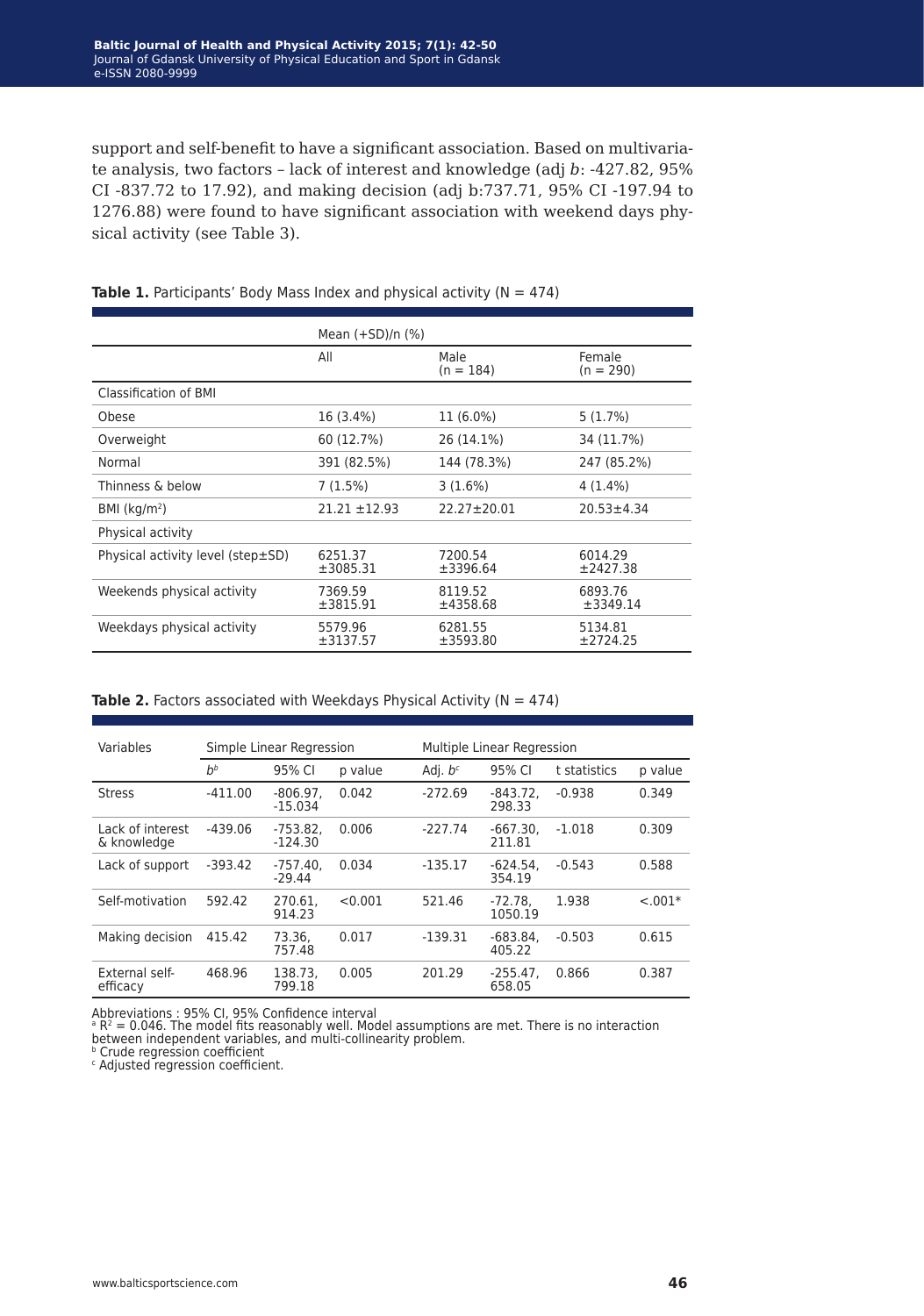| Variables                          | Simple Linear Regression |                        |         | Multiple Linear Regression |                       |              |          |
|------------------------------------|--------------------------|------------------------|---------|----------------------------|-----------------------|--------------|----------|
|                                    | $b^b$                    | 95% CI                 | p value | Adj. $b^c$                 | 95% CI                | t statistics | p value  |
| Lack of<br>interest &<br>knowledge | $-455.40$                | $-839.04.$<br>$-71.76$ | 0.020   | $-427.82$                  | $-837.72$<br>17.92    | $-2.051$     | $0.041*$ |
| Self-<br>motivation                | 620.36                   | 227.57.<br>1013.14     | 0.002   | 360.34                     | $-280.33,$<br>1001.00 | 1.105        | 0.270    |
| Making<br>decision                 | 673.98                   | 259.93.<br>1088.03     | 0.001   | 737.41                     | $-197.94.$<br>1276.88 | 2.686        | $0.007*$ |
| Peer<br>support                    | 495.02                   | 117.73.<br>873.30      | 0.010   | 259.21                     | $-259.28.$<br>777.70  | 0.982        | 0.326    |
| Self-<br>benefit                   | 663.70                   | 131.10.<br>1196.30     | 0.015   | 575.79                     | $-72.90.$<br>1158.86  | 1.94         | 0.053    |

#### Table 3. Factors associated with Weekend days Physical Activity (N=474)

Abbreviations : 95% CI, 95% Confidence interval

 $a R<sup>2</sup> = 0.053$ . The model fits reasonably well. Model assumptions are met. There is no interaction between independent variables, and multi-collinearity problem.

**b** Crude regression coefficient

c Adjusted regression coefficient.

### **discussion**

A higher physical activity level was observed at weekends compared to weekdays. This pattern is common as school students are normally busy on weekdays attending school, tuition or any school related activities. Although the weekend physical activity was found to be higher, the total steps per day (7369.59 ±3085.31) was below the international recommended standard steps for children and adolescents 8,000 to 16,000 steps per day [8]. This phenomena is common among Asian countries where adolescents spend more time either attending tuition or stay at home playing computer games, smart phones and watching television [12, 13, 14].

This study investigated factors contributing to physical activity for weekdays and weekend days. Out of the thirteen tested factors, only one factor – selfmotivating – affected physical activity for weekdays. This result suggested self-motivating as playing an important role in encouraging adolescents to be physically active, especially considering the exhaustion after attending school for half a day, and some tuition. According to the Self-Determination Theory, to engage people to be more physically active, one has to be in the stage of intrinsically motivated where he or she enjoys doing physical activity and finds it interesting and challenging [15]. This is evidenced in a study carried out in the United Kingdom where intrinsic goals had positive indirect effects on leisure-time exercises [16]. In order to improve the exercise behavior in adolescents, fostering intrinsic goals could be beneficial not only for health but also for the overall well-being of the adolescents.

As for the physical activity during the weekends, two factors were found to have significant association – a lack of interest and knowledge in making a decision to be physically active. Literature has shown there were many factors that can cause a lack of interest and knowledge – exercise is not regarded as important, a fear of injury or illness, a belief that adolescents should spend their time studying or helping at home rather than playing outside [17].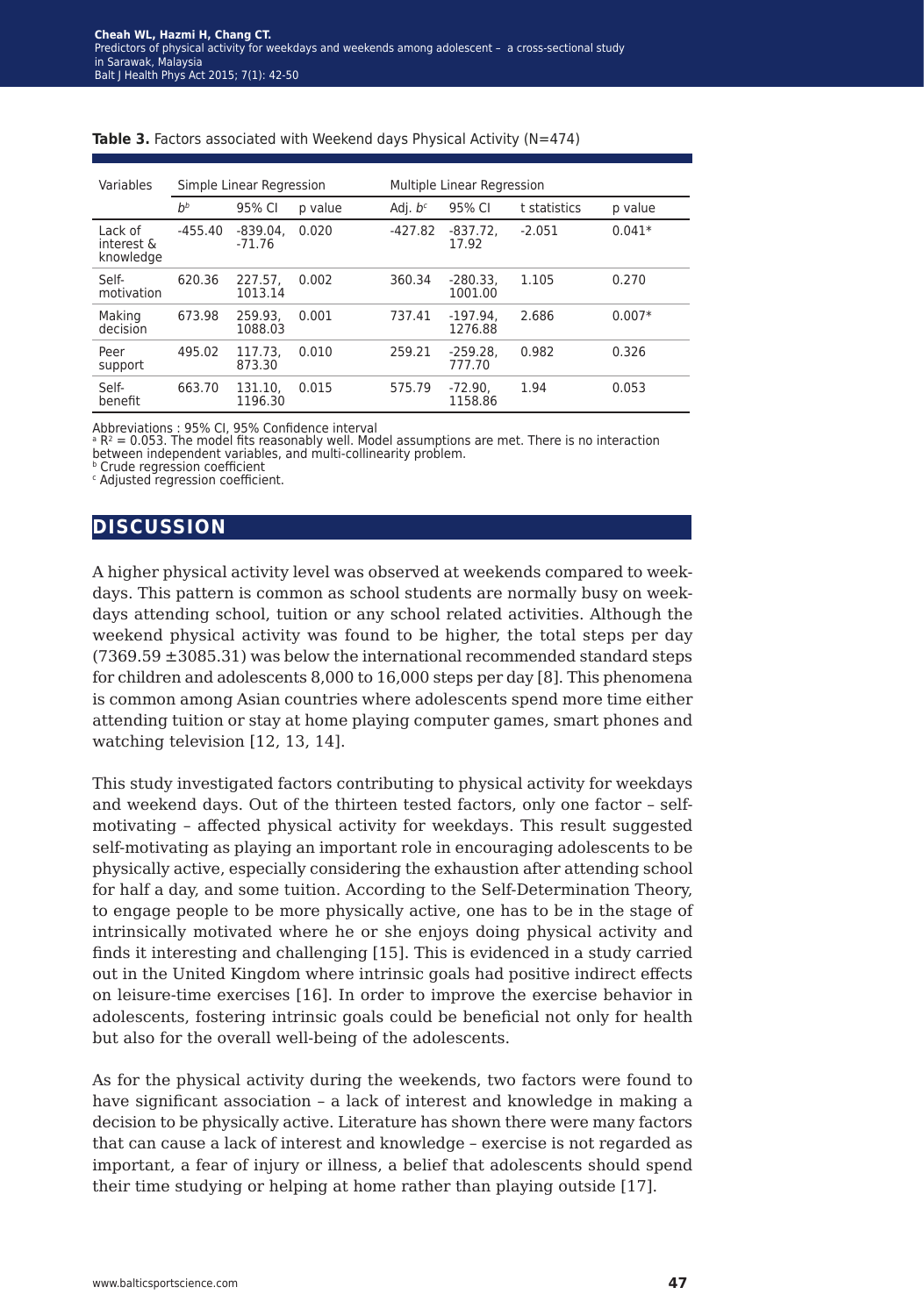Though the results did not indicate that family support was a significant predictor for both physical activities for weekday and weekend, the role of parents/family affects the involvement of adolescents in physical activity [7]. Parents can play an important role in promoting physical activity if they are more knowledgeable on the benefits of being physically active and educate their children to be more active.

At the school level, increasing school children's knowledge and their interest in physical activity can be done through a structured manner, for example as part of a syllabus under health education [17]. A lack of interest in physical activity was also found to be associated with the availability of sport facilities in the neighborhood. Characteristics of built environments can affect the level of physical activity where recreation facilities, community design; transportation facilities have a positive association with physical activity [18]. Literature also indicated that to understand how adolescents make decisions to be physically active particularly at weekends, we need to acknowledge their physical and mental growth. During their development stage, adolescents tend to be more concerned about their body and appearance. They perceive physical activities in terms of how they are related to self-concept and what they wanted to do with their lives. Neumark-Sztainer et al. [19] in their study using the Social Cognitive Theory found that in making a decision to be physically active, adolescents commonly will develop and display personal competence and autonomy in order to prove that they are more mature. In most cases, identity was one of the major factors. Sporting prowess generally brought higher status to male compared to female adolescents. Among female adolescents, continuing participation in physical activity can often be perceived as not "feminine" and clumsy. Therefore, many female adolescents perceived that their competence in sport and physical activities as low.

## **conclusion**

In conclusion, the weekend physical activity was found to be higher as compared to weekdays; however, the total steps per day was low. Self-motivation was found to be a significant predictor for weekday physical activity. For the physical activity during the weekends, two factors were found to have a significant association – a lack of interest and knowledge, making a decision to be physically active.

This was a cross-sectional study, thus the causality association between physical activity and its factors could not be affirmed. Although a pedometer was used in place of self-reported physical activity, it was not able to assess some activities such as swimming or any vigorous exercises involving a lot of body contact. The weekday data used here included both the time at school as well as outside school. Therefore, we were not able to determine the time spent on physical activity at school and outside school. The study was based on voluntary participation, and only those who were given consent by their parents participated.

The calculated coefficient of determination of physical activity for both models had a relatively low value 4-5%. This is expected as any human behavior study typically has R-squared values lower than 50%.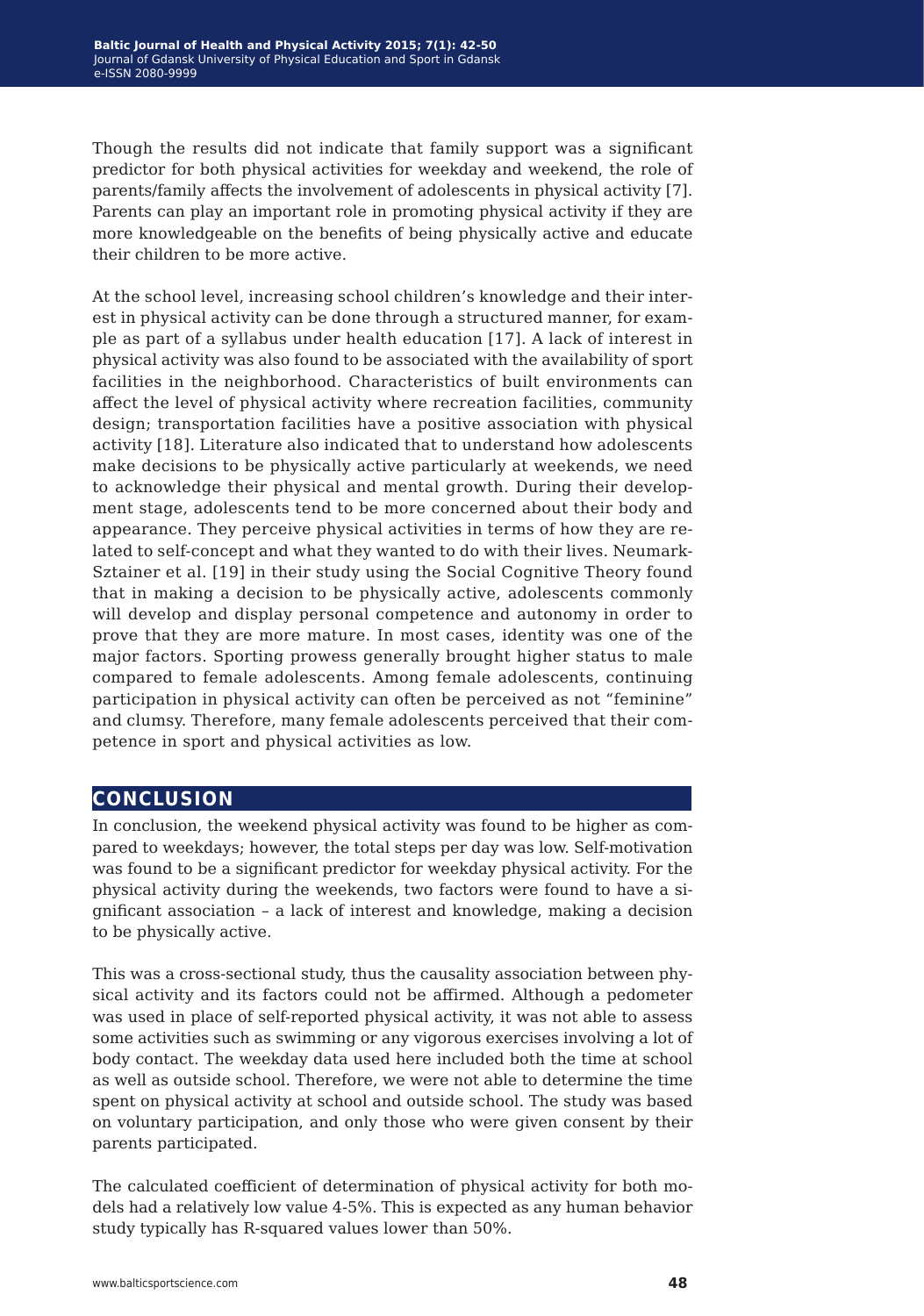Despite the limitations mentioned above, the outcomes of this study highlighted the importance of investigating time-specific predictors for physical activity and provided some suggestions for intervention. In the planning of intervention programs, it is important to increase autonomous types of motivation in order to help adolescents to be more self-motivated, overcome the lack of interest and knowledge in physical activity, so that they can make the right decision that affects their physical activity level. Future qualitative research on the reasons for been physical inactive from the participants' perspective is recommended in order to complement insight gained into this issue obtained through quantitative studies. This would ensure more matching interventions to encourage adolescents to be physically active.

#### **acknowledgement**

The authors would like thank Sarawak Heart Foundation, UNIMAS, Ministry of Education Malaysia for making this study possible. A sincere thanks is also extended to the respondents and their parents who have participated in this study.

#### **references**

- [1] Must A, Tybor DJ. Physical activity and sedentary behavior : A review of longitudinal studies of weight and adiposity in youth. Int J Obes. (Lond) 2005; 29(Suppl 2):S84-S96.
- [2] Kriemler S, Meyer U, Martin E, et al. Effect of school-based interventions on physical activity and fit-ness in children and adolescents : a review of reviews and systematic update. Brit J Sports Med. 2011;45:923-930.
- [3] Corder K, Ogilvie D, van Sluijs EM. Invited commentary : physical activity over the life course whose behavior changes, when and why? Am J Epid. 2009; 170: 1078-1081.
- [4] Mantjes JA, Jones AP, Corder K, et al. School related factors and 1 yr change in physical activity amongst 9-11 year old English schoolchildren. Int J Behav Nutr Phys Act. 2012;9:153.
- [5] Ar-yuwat S, Clark MJ, Hunter A, James KS. Determinants of physical activity in primary school students using the health belief model. Journal of Multidisciplinary Healthcare. 2013;6:119-126.
- [6] Craggs C, Corder K, van Sluijs EM, et al. Determinants of change in physical activity in children and adolescents : a systematic review. Am J Prev Med. 2011;40:645-658.
- [7] McMinn AM, Griffin SJ, Jones AP, et al. Family and home influences on children's after-school and weekend physical activity. European Journal of Public Health. 2012;23(5):805-810.
- [8] Tudor-Locke C, Craig CL, Beets MW, et al. How many Steps/day are enough? For Children and adoles- -cents. IJBNPA. 2011;8:78.
- [9] World Health Organization. BMI-for-age (5-19 years). [Available at http://www. cdc.gov/nccdphp/dnpa/bmi/ childrens\_BMI/about\_childrens\_BMI.htm] [Accessed on 6 January, 2013].
- [10] Allison KR, Dwyer JJM, Makin S. Perceived barriers to physical activity among high school students. Prev Med. 1999;28:608-615.
- [11] Saunders RP, Pate RR, Felton G, et al. Development of questionnaires to measure psychosocial influ-ences on children's physical activity. Prev Med. 1997;26:241-247.
- [12] Chen L, Haase AM, Fox KR. Physical activity among adolescents in Taiwan. Asia Pac J Clin Nutr. 2007;16(2):351-361.
- [13] Hwang J, Kim YH. Adolescents' physical activity and its related cognitive and behavioral process. Biol-ogy of Sport. 2011;28:19-22.
- [14] Olds TS, Maher CA, Ridley K, et al. Descriptive epidemiology of screen and non screen sedentary time in adolescents : a cross-sectional study. ISBNPA. 2010;7:92.
- [15] Verloigne M, Bourdeaudhuij ID, Tanghe A, et al. Self-determined motivation towards physical activity in adolescents treated for obesity: an observation study. Int J Behav Phys Activity. 2011;8:97 [Available at http://www.ijbnpa.org/content/8/1/97] [Accessed on February 2, 2014].
- [16] Gillison FB, Standage M, Skevington SM. Relationships among adolescents' weight perceptions, exer-cise goals, exercise motivation, quality of life and leisure-time exercise behavior: a self-determination theory approach. Health Education Research. 2006;21(6):836-847.
- [17] Brophy S, Crowley A, Mistry R, et al. Recommendations to improve physical activity among teenagers a qualitative study with ethic minority and European teenagers. BMC Public Health. 2011;11:412 [Availa-ble at http:www.biomedcentral.com/1471-2458/11/412] [Accessed on 21 February 2014].